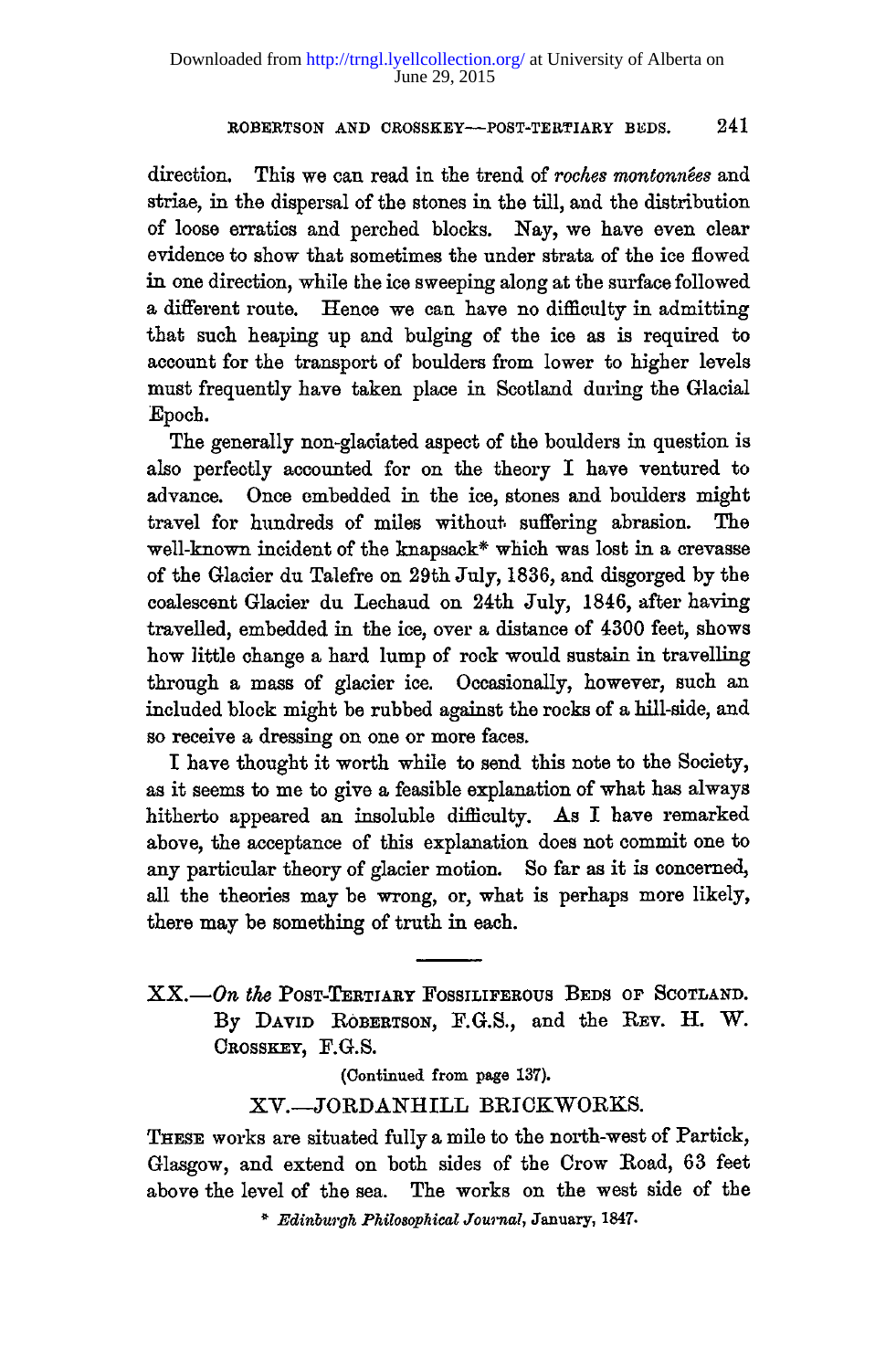**road are named Woodend, and those on the east side Claythorn Brickworks. The clay is well seen in recent cuttings, extending on the west, also eastwardly, along the depressions on both sides of the Royal Lunatic Asylum, towards the Great "Western Road. There can be little doubt that it is a continuation of the same clay which was lately exposed in sinking the foundations of Maryhill Gas Works, and in which fragments of mussel shells and Foraminifera** *(Pofystomella striato-punctata* **and** *Nonionince)* **were found.** 

**On the eastern side of Claythorn Works, the Whiteinch Bailway cuts through an extension of the same clay, laying open a section about 800 yards in length. Under the bridge of the Crow Road, which crosses the railway, the clay is exposed to a depth of 14 feet. At the bottom it is dark-gray, with the common mussel embedded in considerable numbers. Immediately overlying the mussels,** *Tellina calcarea* **is met with, and some specimens present the two valves together.** 

**About midway between the bridge and the east end of the section, the stiff stony boulder-clay comes on, and gradually rises to the height of a few feet; and from this point the laminated clay dips westerly and easterly along the cutting. For the greater length of the dip on the western side, the clay reaches the mould of the surface, but along the eastern side it is overlaid by gravelly sand to the depth of about 10 feet.** 

**The same clays are seen in a cutting for the railway embankment along the hill-side towards Partick, and there can be little doubt that it is an extension of the same clay which is met with in the Stobcross Railway cutting; and we may also include the clays on the south side of the river as part of the same deposits,**  *e.g.***:—Windmill Croft, 10 feet above the level of the sea; Rowan Bridge, on the side of Paisley and Glasgow Canal, 46 feet; Muirhouse Brick Work, 57 feet; and Pollokshields, a little further to the west, at a still higher level.** 

There is one shell, the common mussel, *Mytilus edulis*, found in **all these beds, and in all of them it is abundant. We may remark of this mollusc that it has been considered to have its zone or position near the surface, and to lie** *above* **the true types of the post-pliocene arctic shells in the clays of the Clyde district. This, no doubt, is frequently the case, but it is also found at greater depths and overlaid by arctic shells. At Paisley Brick Works the mussel**  is found 12 feet below the surface; at Jordanhill, 14 feet; at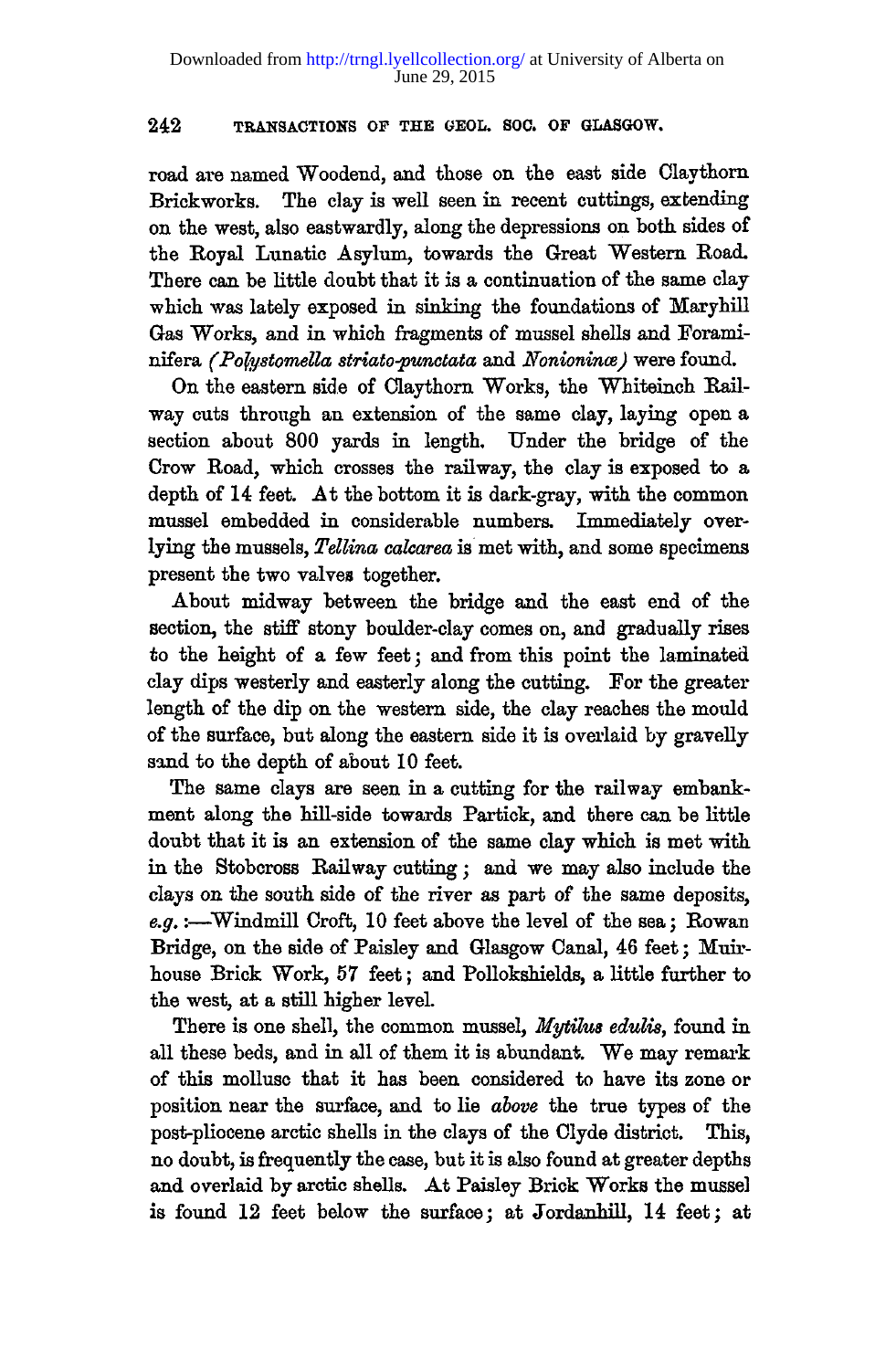Muirhouse, 19 feet; and at Stobcross, 24 feet from the surface, leaving no doubt that it lived in common with the arctic shells throughout the whole period of these deposits in the valley of the Clyde.

The clay at Jordanhill is worked to the depth of twenty-two feet. Under one or two feet of surface-mould are seven or eight feet of reddish-brown clay, full of vertical fractures, whose sides have a bluish colour, and generally so smooth that they have much the appearance of "slickensides." Below this, the clay becomes dark gray, or what is generally called " blue clay," and is more compact than the overlying clays, till it reaches a bed which the workmen call mud, and which when dry is of a whitish colour and thinly laminated, and so friable that it is unfit for brickmaking, unless mixed with other clays of a tougher character.

In passing, it may be noticed that on the east side, near the upper end of the Claythorn workings, beneath a bed containing arctic shells, the clay is greatly crowded with concretionary nodules, mostly of small size. These are of various shapes, but the greater number are flattened spheres, entirely smooth, with the exception of occasional small pebbles enclosed during formation. These nodules seem to be restricted to a space of a few yards in circumference. There is another small patch on the the same floor, of a reddish brown colour, and rough on the surface. These concretions are common in many of our clays, but it is unusual to find them in such profusion, and within so narrow limits as here, when they are almost entirely absent from the adjacent clays.

Another feature of the clays in this neighbourhood is the presence of portions of oak trees. One of these pieces, thirteen feet long and twenty inches in diameter, was met with in the clay at Woodend Works, at a depth of twelve feet. It lay horizontally, and had lost much of its roundness from decay, but was quite hard within. Another stump of oak, with about three feet exposed, and widening towards the bottom, was seen in an upright position, and reaching to within four feet of the surface in the railway cutting on the east side of the Royal Lunatic Asylum.

The deposit being marine, the upright position must be accidental. Other pieces of oak have been found in the brick works on the south side of the Great Western Road; and Mr. James Bennie informs us of the occurrence of such remains of vegetation in the laminated clays at Muirhouse, and at Gladstone Brick Works, near Bishopton.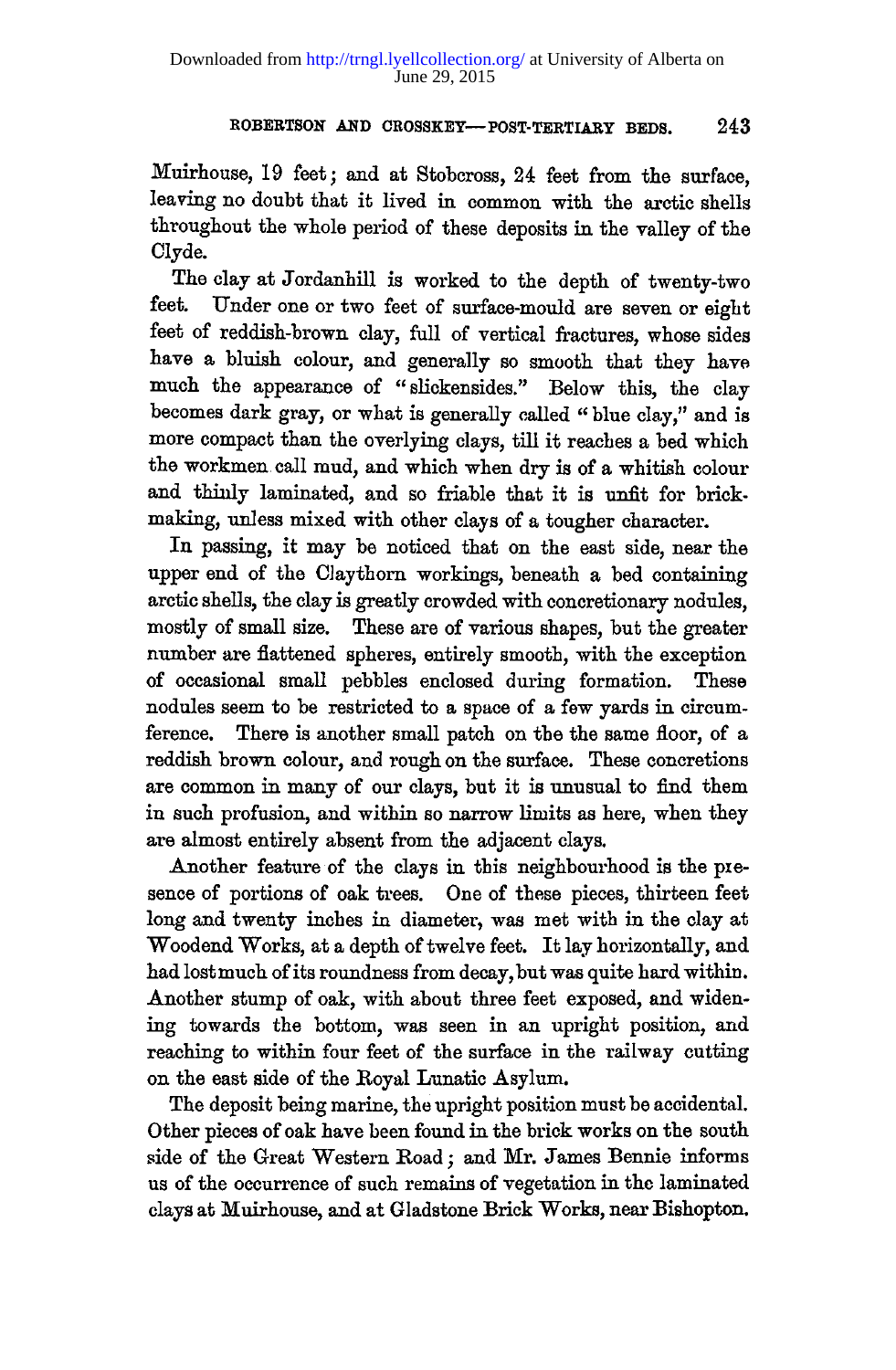**Still, oak trees, or portions of them, are of rather rare occurrence in the fossiliferous laminated clays of Scotland.** 

**The clays of Jordanhill are not rich in shells or other animal remains, and such shells as do occur are generally not well preserved. This is more owing to erosion than to fracture or abrasion. On the west side of the road the shells are few, and chiefly mussels; but on the east side a number of different species, mostly arctic, are moderately common—particularly at the south-east corner of the works, where they are chiefly confined to a narrow band of two or three feet in thickness, which at some places is only about seven feet below the surface. .Overlying this is a thin layer containing littoral shells, such as** *Littorina littorea, Littorina obtusata, Littorina rudis,* **and the young of** *Mytilus edulis.\** 

#### **AVIS.**

**Bones of a Bird.** 

**Species undetermined.** 

# **CONCHIFERA.**

*Anomia ephippium,* **Linn.**  *Mytilus edulis,* **linn .**  *Nucula tenuis,* **Mont.**  *Ledapygmcea,* **Miinst.**  *Ledapernula,* **Mull.**  *Cyprina Islandica,* **Linn.**   $Tellina$  *calcarea*. Chemn. *Mya truncata,* **Linn.**   $Saxicava$  *arctica*, Linn.

**Bare. Moderately common. Moderately common. Moderately common. Bather rare. Rather rare. Bather rare. Bather rare and small. Bare.** 

# **GASTEROPODA.**

| Trochus helicinus, Fabr.                          | Moderately rare.   |  |  |  |  |
|---------------------------------------------------|--------------------|--|--|--|--|
| Grænlandicus, Chemn.                              | Rare.<br>Rare.     |  |  |  |  |
| Lacuna divaricata, Fabr.                          |                    |  |  |  |  |
| Littorina littorea, Linn.                         | Moderately common. |  |  |  |  |
| rudis, Maton.<br>,                                | Moderately common. |  |  |  |  |
| var. Saxatilis.<br>$\ddot{\phantom{a}}$<br>$, \,$ | Moderately rare.   |  |  |  |  |
| limata, Loven.<br>,,                              | Moderately common. |  |  |  |  |
| Rissoa striata, Adams.                            | Moderately rare.   |  |  |  |  |
| parva var. interrupta.<br>,,                      | Rather rare.       |  |  |  |  |
| inconspicua, Ald.<br>,,                           | Rather rare.       |  |  |  |  |

**\* A similar littoral bed is met with on the lower grounds on the north side of Paisley, about forty feet lower than at Jordanhill, thus showing two tidal belts that could not be coexistent. A sample of the clay at this place, containing the littoral shells, s found, when dry, to consist of—** 

|    | 66 per cent fine mud. |                      |              |
|----|-----------------------|----------------------|--------------|
| 11 | ,,                    | $\ddot{\phantom{a}}$ | sand.        |
| ĥ  | 'n                    |                      | coarse sand. |
| 16 | $\ddot{\mathbf{r}}$   | gravel.              |              |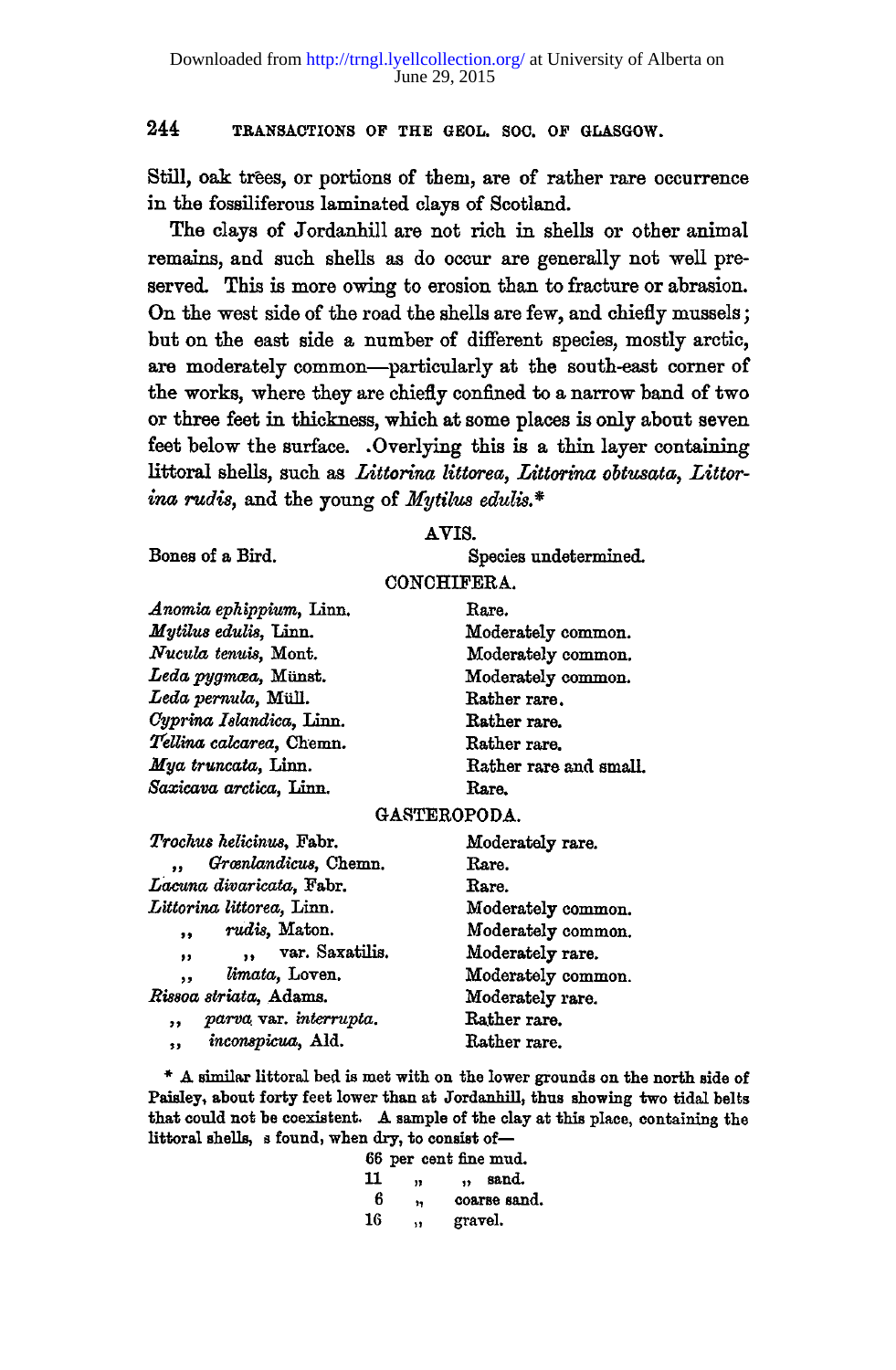*SJcenea planorbis,* **Fabr.**  *Homalogyra atomus,* **Philip.**   $Natica$  *Grœnlandica*, Beck. *Purpura lapillus,* **linn ,**  *Buccinum undatum,* **Linn.** 

**Rather rare. Rather rare. Rather rare. Rare. Moderately rare.** 

# **POLYZOA.**

#### **CRUSTACEA.**

*Balanns crenatus,* **Brug,** 

**Very common on the north side of the road at the north-east corner of the works.** 

#### **ANNELIDA.**

| Spirorbis spirillum, Linn.   | Moderately common. |
|------------------------------|--------------------|
| Serpula vermicularis, Ellis. | Moderately rare.   |

#### **FORAMINIFERA.**

| Biloculina depressa, D'Orb.          | Rare.            |
|--------------------------------------|------------------|
| elongata, D'Orb.<br>,,               | Rare.            |
| Quinqueloculina seminulum, Linn.     | Common.          |
| ,,                                   | Moderately rare. |
| subrotunda, Mont.<br>99              | Moderately rare. |
| Orbulina universa, D'Orb.            | Rare.            |
| Polystomella striato-punctata, Linn. | Common.          |
| Nonionina asterizans, F. & M.        | Common.          |

# XVI.—STOBCROSS .

The cutting for the extension of the railway to the new docks at Stobcross exposed a section nearly half a mile in length, extending from Galbraith Street on the east to Sandyford Street on the west, and running nearly parallel to the Clyde, at a distance of about two hundred yards to the north of the river. This cutting was from thirty to forty feet in depth, and passed through boulder clay, sand, gravel, and laminated clay. It seemed also to coincide to some extent with a line of junction between two different deposits, as it exposed for a considerable distance a ridge of gravel on the south side, and beds of laminated sand and clay on the north. It thus presented to geologists an exceedingly favourable opportunity for studying the different beds brought to view in such close juxtaposition, and under circumstances so favourable for comparison.

At the west end of the cutting it passed through a knoll of boulder clay fully three hundred yards in length, and at a depth of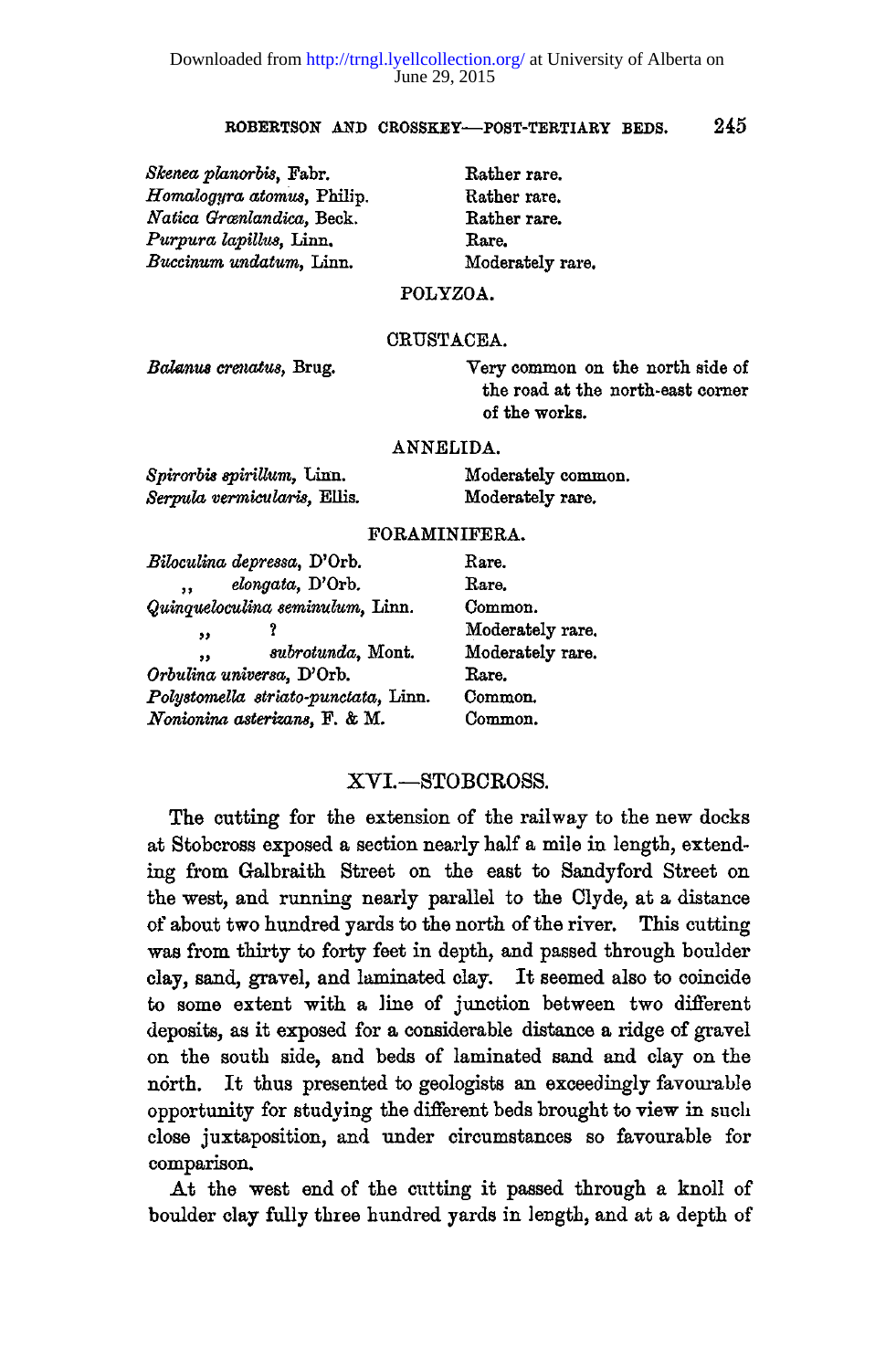

PROPOSED STOBCROSS DOCKS, PLAN SHEWING POSITION OF BORES.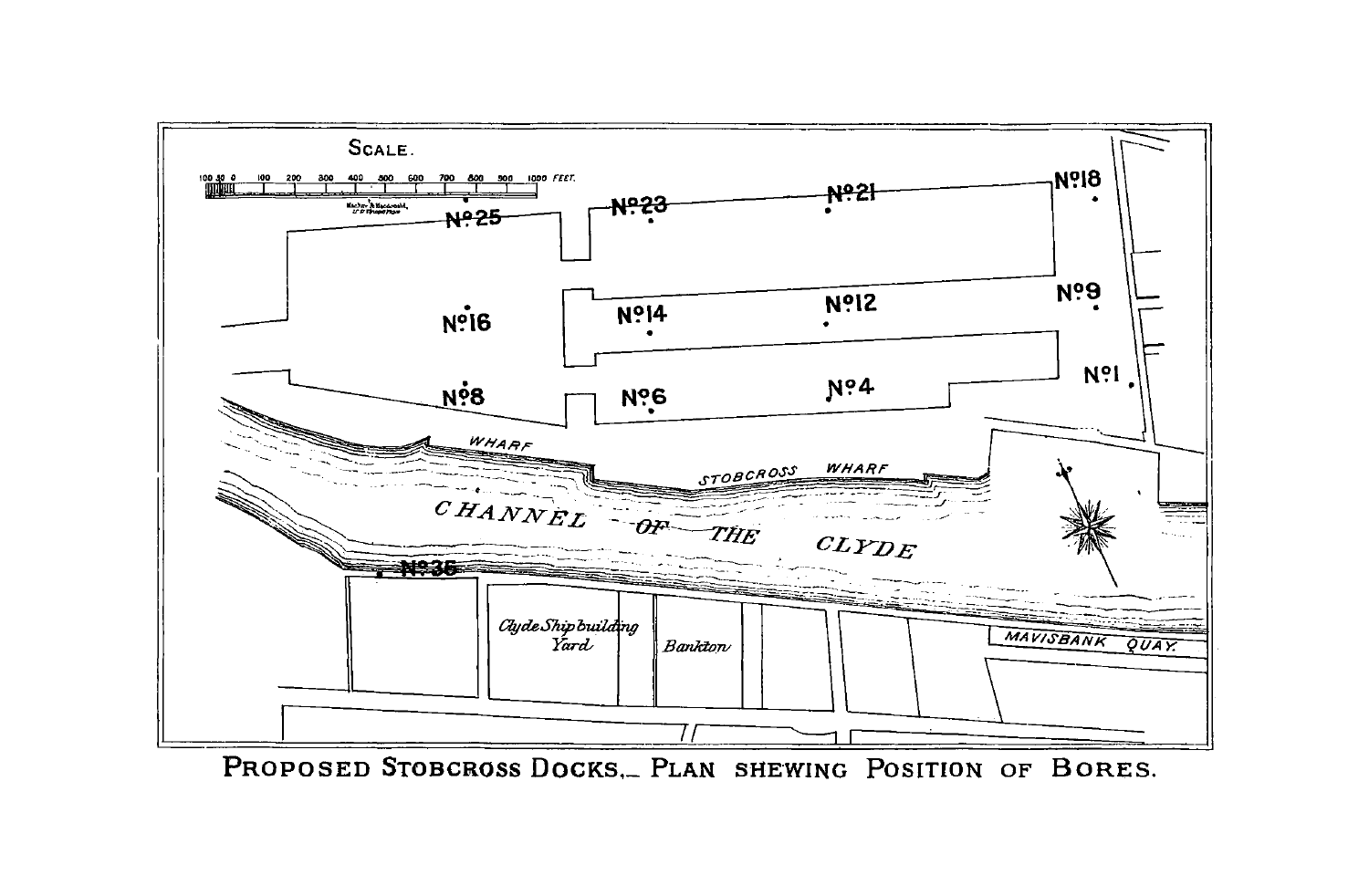thirty-seven feet from its highest summit. By a bore put down by the Clyde Trustees, this hard stony unstratified clay was found to rest on 'blaize' at a depth of 104 feet from the surface of the ground. On the east, where the knoll dipped more rapidly than on the west, it was overlapped by a fine yellowish sand, which, after continuing a little further eastward, was replaced by gravel which was seen to extend to near the old house of Stobcross.



*Section of Stobcross Railway Gutting—North side,*  **(Shewing the chief features, but not drawn to scale.)** 

- *a* **Boulder-clay.**
- *b* **Gravel and sand.**
- *c* **Sand.**
- *d* **Laminated clay, with arctic shells.**

This gravel does not appear to be a rewash from the boulder clay of the neighbourhood, as it contains a much greater proportion of schistoze white quartz, and a much smaller proportion of trap than we find in the boulder clay of the locality. When we consider the rolled, rounded, and smoothed state of the gravel, denuded of all striation, we are led to the conclusion that if it were a rewash of boulder clay, it must have come from some considerable distance. If the gravel were a rewash of underlying boulder clay, we would necessarily find the large boulders in the gravel that are so abundant in the boulder clay. But this is not the case. They are singularly absent from the gravel, and one larger than a man's head is rarely to be found in it. The agency that carried, and rolled, and smoothed the gravel, seems to have been incapable of transporting the larger blocks. If, then, the gravel is a rewash of boulder clay, we may presume that it is from a locality that will account for the greater preponderance of the schistoze rocks, and this cannot well be from the present tract of any part of the Clyde.

This gravel formed a connecting ridge with the boulder clay to the west, on which the sands and clays on the north side abutted and overlay. These beds of sand and clay were well exposed all along the north side of the cutting, the sand overlying the gravel, which again was overlaid by clay, and in some curves again by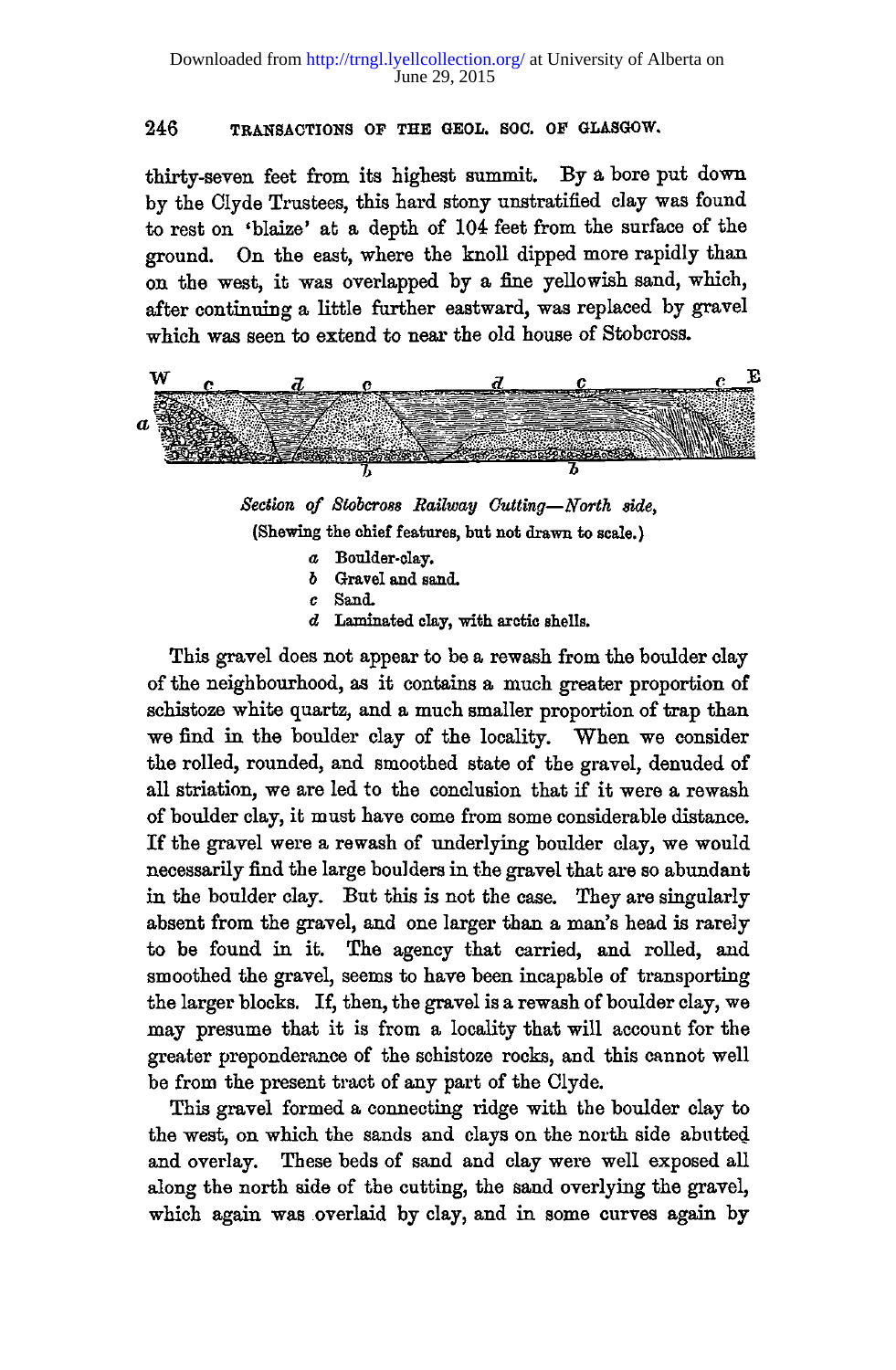sand. But this must not be taken as a rule for the order of depo sition of the sands and gravels of the locality, as it appears from the Journal of Bores, that in many places the sand and gravel alternate, to the depth of between eighty and ninety feet below the datum line (or ten feet above high water).

These layers of sand, clay, and gravel did not maintain a horizontal line, or follow any regular dip, but presented at several points violent contortions and false bedding, and the overlying shellbearing clays conformed to the undulations of the sand banks on which they were deposited.

The laminated clay for the most part was of a sandy character, and it was only near the eastern end that it became very pure and dark in the colour. At this point the clay was of great depth, and was overlapped from the east by muddy sand, which became less and less mixed with the clay as it receded from it.

Along the north face of the cutting, where the clay was seen overlying the lower sand, many of the layers of the sand were mixed with mud in a greater or less degree. The deposition of the mud seems to have gone on mixing with the sand till circumstances set in which allowed the former to accumulate.

On examining pieces of the clay made up of very thin layers, it was found that in most cases the divisions between the layers were formed by a very thin sprinkling of fine sand; and these layers were again divided into groups by thicker and coarser bands of sand. The groups of thin layers were sometimes of nearly uniform depth, but at other times were more irregular. The bands of sand also varied in their thickness. These very thin layers appear to have been formed by frequent gentle motions of the water, caused by winds or tides, carrying out over the mud only the finest particles of sand ; and the thicker bands carried out by stronger winds and currents.

The relative time between the recurrence of these disturbing causes might be reckoned by the distance of the bands from one another, and the strength of such disturbances by the depth of the bands. We might further infer from the sharp lines between them that the causes were transient; but with such deposits as were seen at Stobcross, where the sand and clays had so much the appearance of having been washed and surged into each other, we should suppose that the conditions in such cases must have been more continuous, and probably in water comparatively shallow.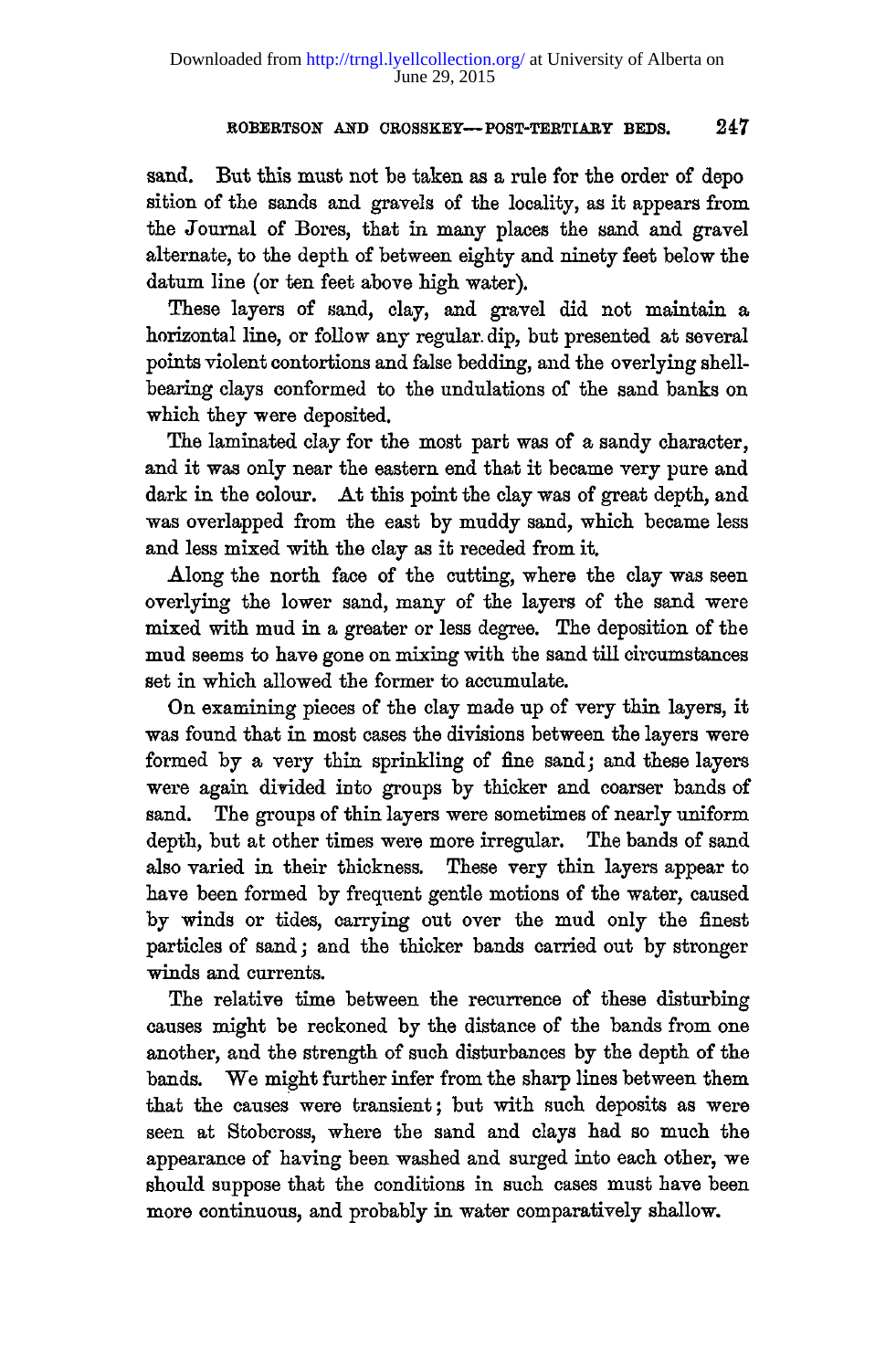The animal remains obtained from this section are chiefly from the deep bank of clay near the east end; and although not numerous, they furnish sufficient proof of their purely marine and arctic character. This is all the more important, as we found brackish water Ostracoda in the excavation for the new docks immediately adjoining. But as these occurred in beds of muddy sand close by the river, there is no doubt they are of much more recent date than the organisms now referred to.

#### **CONCHIFERA.**

| Mytilus edulis, Linn.       | This is the prevailing shell, but |
|-----------------------------|-----------------------------------|
|                             | mostly crushed, and the broken    |
|                             | valves bound together by in-      |
|                             | durated clay.                     |
| Cyprina Islandica, Linn.    | Rare, half grown.                 |
| Tellina calcarea. Chemnitz. | Rare, rather small.               |
| Mya truncata, Linn.         | Rare.                             |
| Saxicava rugosa, Linn.      | Rare, large.                      |
|                             |                                   |

### **GASTEROPODA.**

*Lacuna devaricata,* **Fabr. Rare, small.**  *Littorina rudis,* **Maton. Rare, smalL**  *Rissoa Sp.* ? Rare, greatly eroded. *Homalogyra atomus,* **Phil. Rare.** 

22 S.A

## **POLYZOA.**

*Crisia eburnea,* **linn . Rather rare.**  *Mernbranipora Memingii,* **Busk. Rare.** 

#### **CIRRIPEDIA.**

*Balamts crenatus,* **Brug.** 

**Common.** 

## **OSTRACODA.**

**Ten Species.** 

# **FORAMINIFERA.**

| Quinqueloculina seminulum, Linn.       | Rare.              |
|----------------------------------------|--------------------|
| subrotunda, Mont.<br>$\bullet$         | Rare.              |
| Trochammina inflata, Mont.             | Rare.              |
| Lituola Canariensis, D'Orb.            | Rare.              |
| Discorbina globularis, D'Orb.          | Rare.              |
| Polystomella striato-punctata, F. & M. | Moderately common. |
| Nonionina asterizans, F. & M.          | Moderately rare.   |
| umbilicatula, Mont.<br>,               | Rare.              |
| depressula, W. & J.<br>,,              | Rare.              |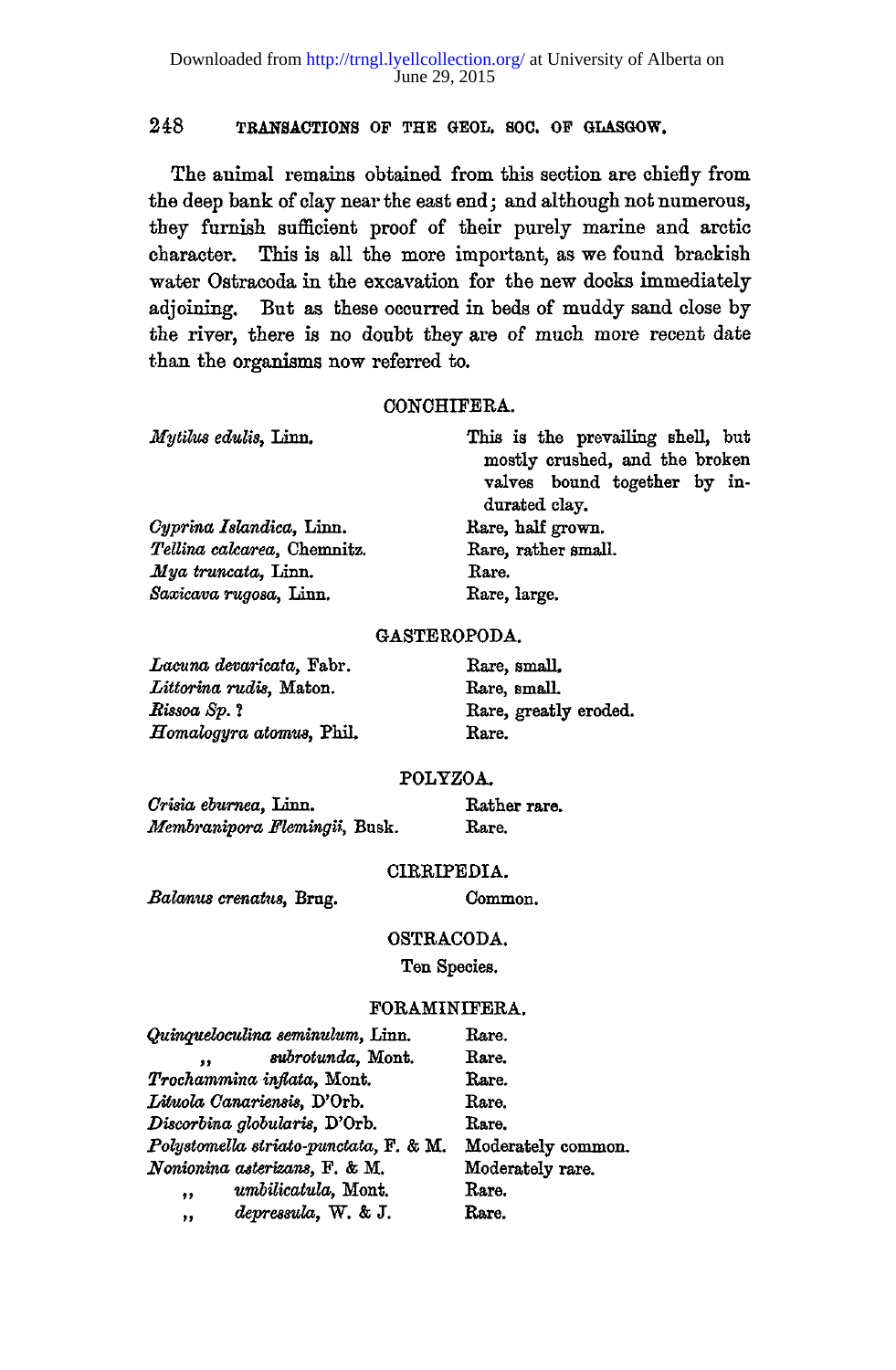**For the Journal and Sketch Map of the Bores we are indebted to the**  kindness of Mr. James Deas, C.E., Clyde Trust.

**The bores within the sketch plan show that the deposit is exceedingly variable both in composition and order of strata.** 

**Although within an area of about 800 by 300 yards, there are not two bores in the twelve with the order of contents alike.** 

**The rock is overlaid in six of the bores by gravel, and sand, and gravel; in two by coarse and fine sand ; in two by clay; in other two by clay and stones (boulder clay). Three of the bores show gravel and sand alternating, of various depths, between the rock and surface soil, and one with clay and stones (boulder clay). Eight of the 12 bores have interstratified clay, or muddy clay, or muddy sand, of various thicknesses and at various depths.** 

**Much of the clay in the railway section was seen bent into deep hollows or troughs. This was particularly the case at the eastern end of the cutting, where the clay bent steeply to the east. It is suggested by Mr. John Young, V.P . of this Society, that this might arise from the encroachment of the river on the sand banks, scooping out the sand from beneath the clays, and causing a falling in or bending down of the clays, as may still be seen in some parts of the river banks. This suggestion appears to be so far borne out by the crushed stats of the mussel shells in the deposit, which we can easily conceive would be injured by any shifting of the material in which they were embedded. It may be remarked, however, that the same species is also found much crushed in the clays of Jordanhill Brickworks, where the shell deposit rests on stiff boulder clay, with little appearance of disturbance of any kind since the clays were first laid down.** 

**Fig. 3 shows the irregularity of the rock surfaces, and that they are deepest on the line of bores 8, 6, 4, 1, nearest to the river, and stand higher 83 yards further back on the line 16, 14, 12, 9, and higher 133 yards still further back on the line 25, 23, 21, 18, except at 25, where the rock is only reached at a greater depth.** 

|                                               | Bore No. 1.                        |       |             |              |    |                 | Bore No. 4.                               |                |                 |   |
|-----------------------------------------------|------------------------------------|-------|-------------|--------------|----|-----------------|-------------------------------------------|----------------|-----------------|---|
|                                               |                                    |       |             |              |    | Ft. In. Ft. In. |                                           |                | Ft. In. Ft. In. |   |
| Ashes, - -                                    |                                    |       | 2           | 0            |    |                 | Sand and ashes.                           |                | $1\quad 0$      |   |
| Gravel $\sim$ $\sim$ $\sim$ 0                 |                                    |       |             | 9            |    |                 | $Y$ ellow clay. $\sim$ $\sim$ $\sim$ 5 0  |                |                 |   |
| Brown sand, - -                               |                                    |       | $\sim$ 14   | $\mathbf 0$  |    |                 | Light and dark sand. - 4 0                |                |                 |   |
| Gravel. $\cdots$ $\cdots$ 1                   |                                    |       |             | 0            |    |                 | Gray Sand. $\sim$ $\sim$ 3                |                | ٥               |   |
| Light sand, $  5$ 0                           |                                    |       |             |              |    |                 | Fine light sand, - - 12                   |                | $\mathbf o$     |   |
| Brown sand, -                                 | $\sim 100$                         | $-35$ |             | 3            |    |                 | $Y$ ellow sand. $\sim$ $\sim$ 18          |                | $\Omega$        |   |
| Gravel, - - -                                 |                                    |       | $-1$        | 6            |    |                 | Brown sand, $- - 17$                      |                | 0               |   |
| Sand. $\bullet$ $\bullet$ $\bullet$ $\bullet$ |                                    |       | 24          | 6            |    |                 | Coarse sand, $\cdot$ $\cdot$ $\cdot$ 7    |                | 6               |   |
| Gravel, - -                                   | $\sim$ $\sim$ 1                    |       |             | $\mathbf{0}$ |    |                 | Gravel, $  -$                             | $2 \quad 0$    |                 |   |
| Sandstone,                                    |                                    |       | $2 \quad 0$ |              |    |                 |                                           |                | $\mathbf{0}$    |   |
|                                               |                                    |       |             |              | 87 | 0               | Sandstone. - - -                          | $\overline{2}$ | 6               |   |
|                                               |                                    |       |             |              |    |                 |                                           |                | $- 75$          | o |
| Rock, 84.72 feet below surface.               |                                    |       |             |              |    |                 | Rock, 72°65 feet below surface.           |                |                 |   |
| $\overline{\phantom{a}}$                      | 77.08 feet below high-water level. |       |             |              |    |                 | 65.00 feet below high-water.<br>$\bullet$ |                |                 |   |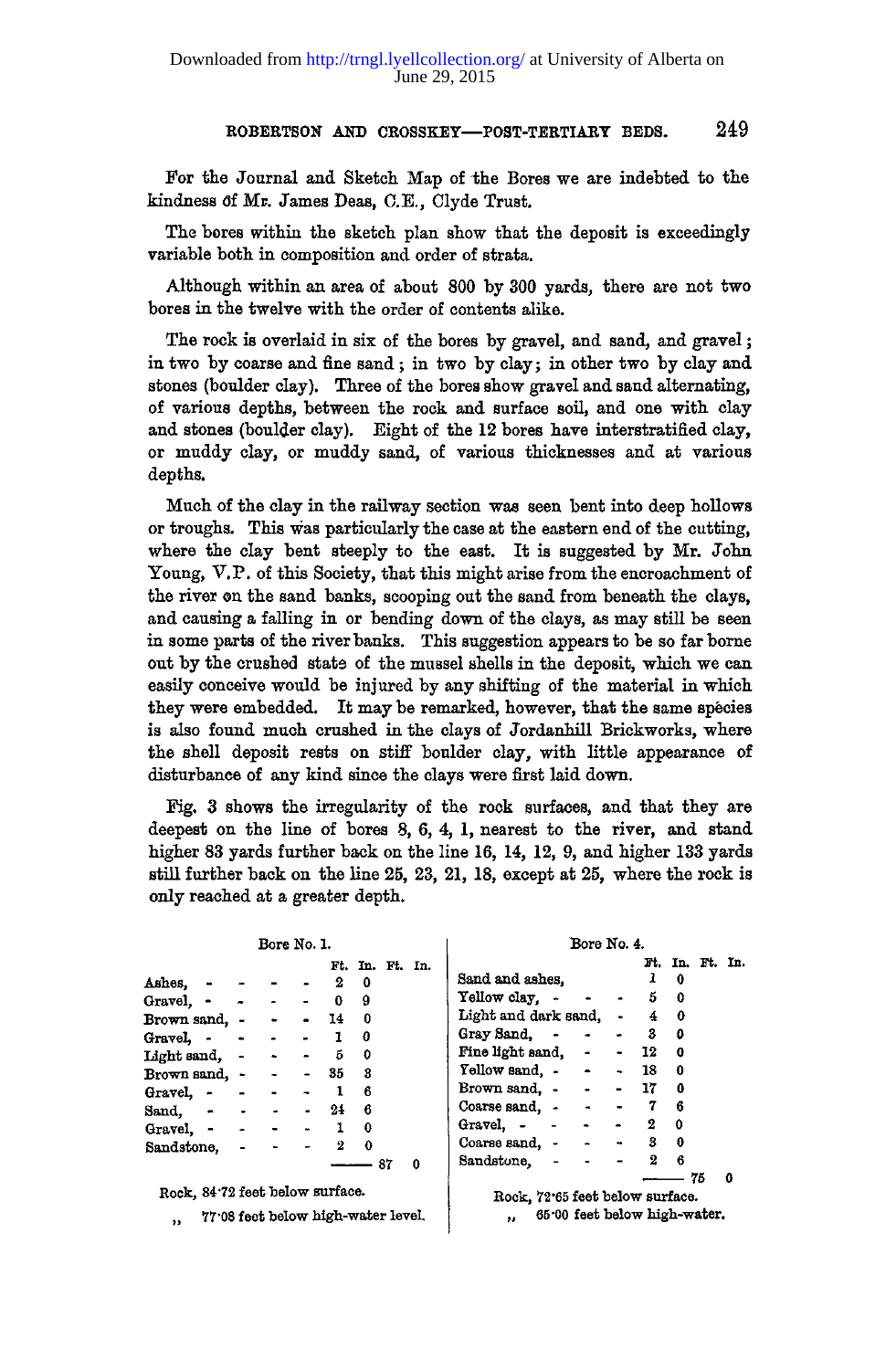| 250 |  |
|-----|--|
|     |  |

| Bore No. 6.                                                             |                         |                 |                   | Bore No. 14.                                               |  |
|-------------------------------------------------------------------------|-------------------------|-----------------|-------------------|------------------------------------------------------------|--|
|                                                                         |                         | Ft. In. Ft. In. |                   | Ft. In. Ft. In.                                            |  |
| Ashes, - - -                                                            | 1                       | 0               |                   | Soil and clay. -<br>$\mathbf{1}$<br>6<br>$\sim$            |  |
| Soil.<br>$\mathbf{a}$ .<br>$\sim$                                       | 1                       | 0               |                   | $_{\rm{Clay,}}$ - -<br>20<br>0                             |  |
| Muddy sand, - - -                                                       | 5                       | 0               |                   | Muddy clay, -<br>$\bullet$ .<br>19<br>0<br>$\bullet$ .     |  |
| Sand and gravel, -                                                      | - 6                     | 0               |                   | Sand,<br>20<br>θ                                           |  |
| Sand,                                                                   | $-19$                   | 0               |                   | Gravel, -<br>$\sim$ $ \sim$ $ \sim$<br>$\overline{7}$<br>O |  |
| Sand and gravel, - -                                                    | 15                      | 0               |                   | Sand, -<br>- 5<br>0                                        |  |
| Sand. - - -                                                             | 9                       | 0               |                   | Gravel, -<br>$\blacksquare$<br>- 2<br>$\bf{0}$             |  |
| Sand and gravel, - -                                                    | 2                       | 0               |                   | Sandstone, -<br>$\bullet$<br>$\boldsymbol{2}$<br>o         |  |
| $Sand.$ $\qquad$ $\qquad$ $\qquad$                                      | 5.                      | 0               |                   | $-76$<br>6                                                 |  |
| Sand, clay, and stones, - 5                                             |                         | 0               |                   | Rock, 74.12 feet below surface.                            |  |
| Sand and gravel, - -                                                    | 2                       | 0               |                   | ", 65.95 feet below high-water.                            |  |
| Sandy clay, -                                                           | 9.                      | 0               |                   | Bore No. 16.                                               |  |
| Sandstone, - - - 30                                                     |                         | ٥               |                   | Soil -<br>$\sim$ $\sim$ 2<br>0                             |  |
|                                                                         |                         | $-109$          | 0                 | $Sand, \t - \t -$<br>$\sim$<br>$\mathbf{2}$                |  |
|                                                                         |                         |                 |                   | 0                                                          |  |
| Rock, 78.73 feet below surface.                                         |                         |                 |                   | Sand and gravel, -<br>8<br>$\blacksquare$<br>0             |  |
| ,, 70.22 feet below high-water.                                         |                         |                 |                   | Brown sand, - -<br>$-24$<br>0                              |  |
|                                                                         |                         |                 |                   | Light sand, - -<br>- 18<br>0                               |  |
| Bore No. 8.                                                             |                         |                 |                   | Sand and gravel, -<br>- 11 -<br>0                          |  |
| 8oil.<br>$\sim$ 100 $\mu$<br>$\overline{\phantom{a}}$<br>$\blacksquare$ | $\mathbf{I}$            | 6               |                   | Sand and gravel, - -<br>$\overline{\mathbf{4}}$            |  |
| Muddy sand, - - -                                                       | $6\,$                   | 6               |                   | Coarse sandstone, - - -<br>S.<br>6                         |  |
| Sand and gravel, -<br>$\sim$                                            | 68                      | 0               |                   | Soft gray sandstone, - 4<br>0                              |  |
| Coarse sandstone, -                                                     | $-2$                    | $\mathbf{0}$    |                   | White sandstone, - - 11<br>6                               |  |
|                                                                         |                         | $- 78$          | Λ                 | Sandstone with faikes, - 6 6                               |  |
| Rock, 75.71 feet below surface.                                         |                         |                 |                   | $-100$<br>0<br>Rock, 68.90 feet below surface.             |  |
| ., 67.81 feet below high-water.                                         |                         |                 |                   |                                                            |  |
|                                                                         |                         |                 |                   | ", 60.02 feet below high-water.                            |  |
| Bore No. 9.                                                             |                         |                 |                   | Bore No. 18.                                               |  |
| <b>Scil.</b><br>$\blacksquare$                                          |                         |                 |                   | Soil, - -<br>$\sim$ $\sim$ 0<br>6                          |  |
|                                                                         | 1                       | 6               |                   | Gavel, - -<br>$\,$ 7 $\,$<br>$\sim$<br>0                   |  |
| Sand and clay, -<br>$\sim$                                              | 7                       | 6               |                   | Yellow sand, $ -$<br>- 20<br>0                             |  |
| Gravel, - -<br>$\sim$                                                   | -6                      | 0               |                   | $\sim$<br>32<br>0                                          |  |
| Sand, $\sim$ $\sim$                                                     | $-28$                   | 0               |                   | Muddy sand, - -<br>Brown sand, - -<br>12<br>6              |  |
| Gravel and sand,                                                        | $-4$                    | 0               |                   | Coarse brown sand, -<br>0<br>-8                            |  |
| $\sim$<br>Brown sand, -                                                 | 7.                      | 0               |                   | Sand and $\text{till}, -$<br>10 <sub>10</sub><br>0         |  |
| Gravel, - -<br>Sand, - -                                                | $\mathbf{1}$            | 6               |                   | Sandstone, - - - 17                                        |  |
| $\ddot{\phantom{1}}$                                                    | $\mathbf{I}$            | 6               |                   | 0<br>-107<br>0                                             |  |
| Gravel, - - -<br>$\sim$ $-$                                             | 7                       | $\bf{0}$        |                   | Rock, 89.46 feet below surface.                            |  |
| $Sand, - -$<br>$\blacksquare$<br>$\blacksquare$                         | - 2                     | 0               |                   | " 60.02 feet below high-water.                             |  |
| Clay and stones, -                                                      | 17                      | 0               |                   |                                                            |  |
| Sandstone, - -                                                          | $\overline{\mathbf{2}}$ | 0               |                   | Bore No. 21.<br>$\sim 10^{-1}$ km $^{-1}$<br>Soil.<br>0    |  |
|                                                                         |                         | $- - 85$        | 0                 | -3<br>0                                                    |  |
| Rock, 82'57 feet below surface.                                         |                         |                 |                   | Sand and soil, - - -<br>Brown sand, - - - -<br>Λ           |  |
| " 70.75 feet below high-water.                                          |                         |                 |                   | 18                                                         |  |
|                                                                         |                         |                 |                   | Gravel, $   7$<br>0                                        |  |
| <b>Bore No. 12.</b>                                                     |                         |                 |                   | Brown sand, $\sim$ - $\sim$ 24<br>0                        |  |
| Soil,<br>$\blacksquare$<br>$\sim 100$<br>$\sim$<br>٠                    | $\overline{\mathbf{2}}$ | 0               |                   | Sand and gravel, - -<br>$\frac{2}{2}$<br>6                 |  |
| Gravel, - -<br>$\sim$                                                   | $\mathbf{0}$            | 9               |                   | Gray sandstone, - -<br>35<br>- 90<br>6                     |  |
| Coarse sand, - -<br>$\bullet$                                           | 8.                      | 0               |                   | Rock, 55'06 feet below surface.                            |  |
| Sand and gravel, .                                                      | -9                      | 6               |                   | ,, 85'60 feet below high-water.                            |  |
| Coarse sandstone, -                                                     | - 8                     | 6               |                   |                                                            |  |
| Coarse brown sand,                                                      | $-11$                   | 0               |                   | Bore No. 25.                                               |  |
| Fine brown sand, -                                                      | $-29$                   | 9               |                   |                                                            |  |
| Sandstone, - - - 2                                                      |                         | 0               |                   | Soil and clay, -<br>6<br>- 1                               |  |
|                                                                         |                         |                 | 6                 | Clay and stones, $- 102$<br>6                              |  |
|                                                                         |                         | -- 66           |                   | Dark blaize, -<br>$-12$<br>$\blacksquare$<br>6             |  |
| Rock, 64.14 feet below surface.                                         |                         |                 |                   | -116<br>6                                                  |  |
| 53.95 feet below high-water.<br>,,                                      |                         |                 | Rock not reached. |                                                            |  |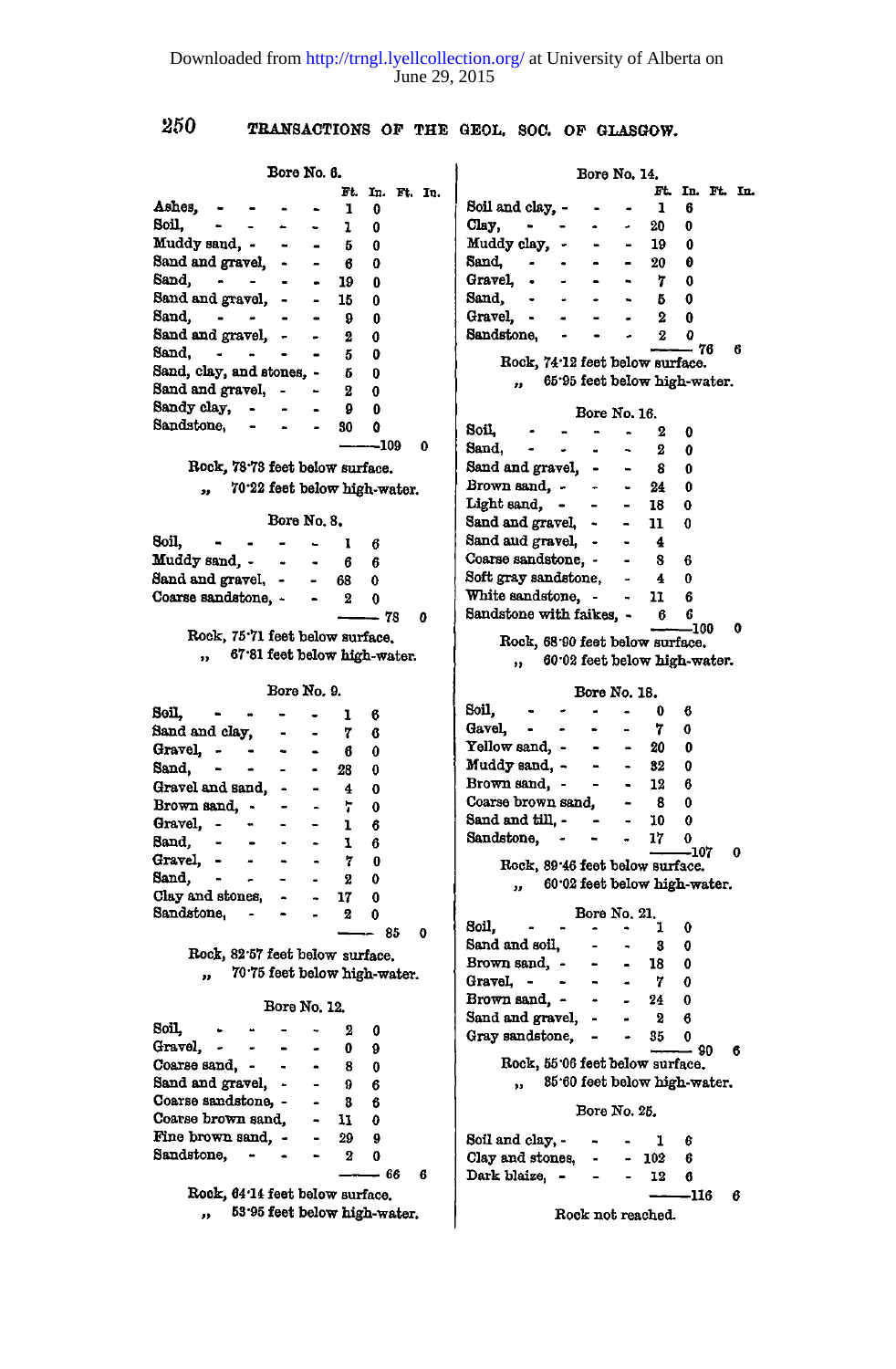| Bore No. 23.                                                                                                                                             |                               |                                                                      |   | Bore No. 35.                                                                                                                                                                                                                                                                    |
|----------------------------------------------------------------------------------------------------------------------------------------------------------|-------------------------------|----------------------------------------------------------------------|---|---------------------------------------------------------------------------------------------------------------------------------------------------------------------------------------------------------------------------------------------------------------------------------|
| Soil, sand, and gravel. .<br>Coarse sand, -<br>Sand and gravel, -<br>Sand, clay, and gravel. -<br>Coarse gravel,<br>Sand and gravel. -<br>Coarse gravel, | 2<br>3<br>14<br>12<br>5<br>14 | Ft. In. Ft. In.<br>6<br>0<br>6<br>0<br>$\mathbf{0}$<br>$\Omega$<br>٥ |   | Ft. In. Ft.<br>In.<br>Sand and stones.<br>4<br>$\Omega$<br>Sand and mud.<br>8<br>0<br>Yellow sand, -<br>$\Omega$<br>$\Omega$<br>Brown sand, -<br>29<br>$\bullet$<br>0<br>Gray Sand, -<br>36<br>$\blacksquare$<br>6<br>Soft brown sand, -<br><b>13</b><br>0<br>Sandstone. .<br>Ω |
| Gray sandstone,<br>Rock, 57'47 feet below surface.<br>35.72 feet below high-water.<br>$\bullet$                                                          | 2                             | $\Omega$<br>60                                                       | o | 0<br>96<br>Rock, 92'00 feet below surface.<br>88.23 feet below high-water.<br>,,                                                                                                                                                                                                |

B



**STOBCROSS.** 

**Figure 3.—Shewing the depths of the Bores from the level of ordinary high-water Spring-tides (A—B) to the surface of the rock.** 

# XVII.-FAIRFIELD, NEAR GOVAN.

**(Randolph, Elder, & Co.'s New Dock.)** 

In the cutting of this dock two different deposits were exposed. I. The first one was close to the river, consisting *(a)* of about four feet of sandy mould overlying one foot of black mud full of leaves, fragments of twigs, &c ; underneath this **(6 )** were three to four feet of gravelly sand, which rested on muddy sand, of which only a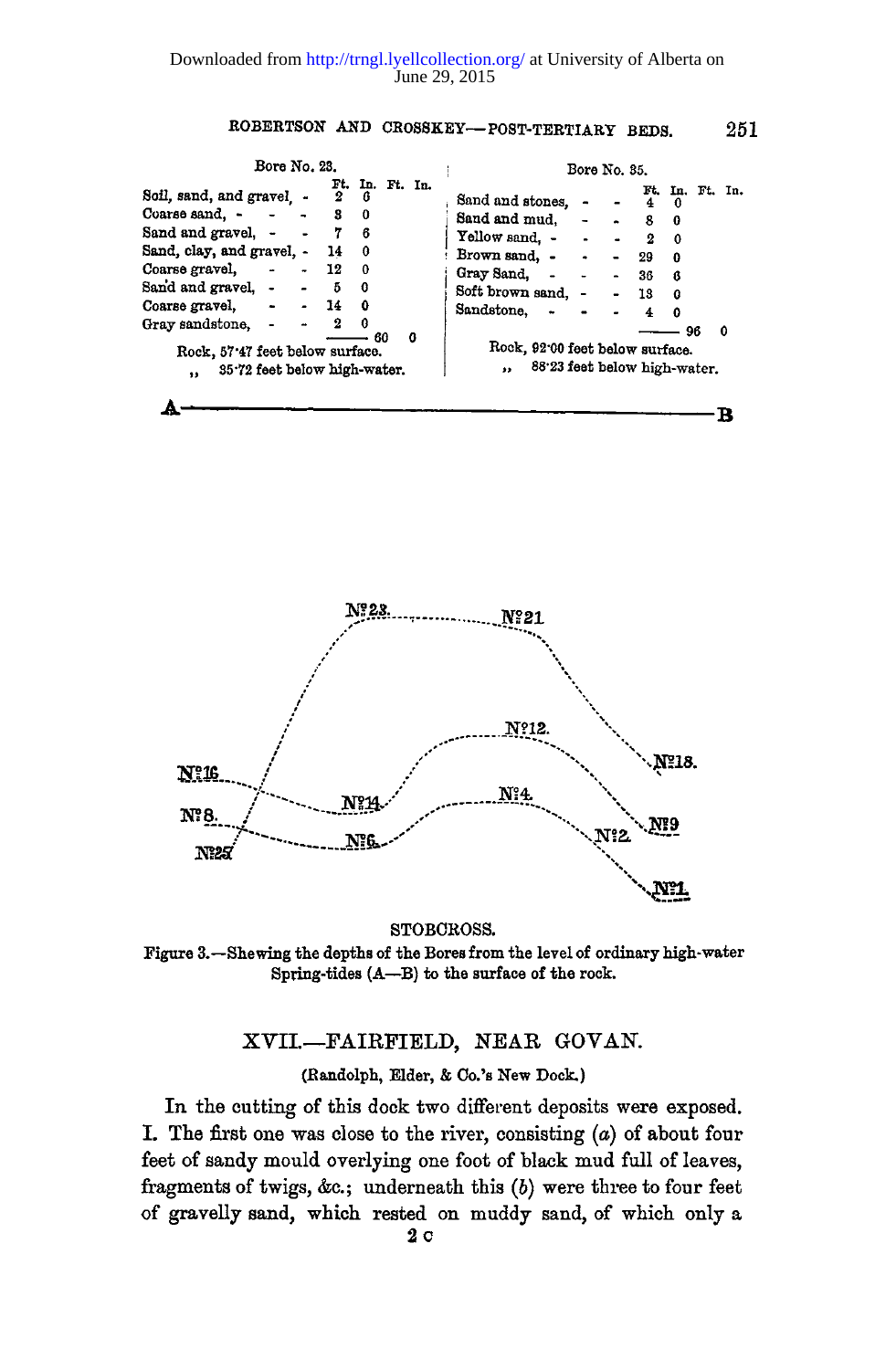foot or so was exposed. The layers of this part of the section were very irregular, and at some points much contorted.

In this muddy sand a few small valves of Pecten opercularis (Linn.), and *Trochus cinerarius* (Linn.), were obtained. Both of these shells are found living around our coasts, and subfossil in our old raised beaches; but not in any well authenticated cases are they associated with shells of arctic type. Along with these shells we found an Ostracod, *Loxoconcha elliptica* (Brady), which, remarkably enough, is a decidedly brackish-water form.

II. In the same section, about a dozen yards from the river, a different deposit of dark gray clay appeared. Unfortunately the progress of the dock was unexpectedly brought to a close ere the clay was much opened up, and the excavation soon filling with water, excluded all opportunity of seeing the mode of junction of the two deposits, and other particulars which we could have wished to obtain.

This dark gray clay dipped from the river for a distance of about eighty yards, when it began to incline upwards. At this point, at a depth of eighteen feet, marine shells were met with sparingly, *e.g., Gyprina Islandica* (Linn.), *Mytilus edulis* (Linn.), and *Buccinum undatum* (Linn.) This last shell was partly covered b y *Balanus crenatus* (Brug.) Although none of these shells proves decidedly the arctic character of the deposit, yet they are all common in the clay beds of the Clyde valley, which contains undoubted arctic species. Further, among the Ostracoda, *Oythere Montrosiense* (B. C. & R.) is moderately common, a species generally met with in the clays on the east of Scotland, which have been considered more intensely arctic than those on the west. We have no doubt that this deposit is of different age from that of the muddy sand close to the river, and that it belongs to the same series as the clays of Stobcross and Windmillcroft.

# XVIII.--PAISLEY CANAL

The discovery of marine shells in excavating the Glasgow and Paisley Canal was recorded in a paper read to the Wernerian Society, by Captain Laskey, so long ago as 1814.\* This paper supplied the following list of species, all of which, according to the

<sup>\*</sup> Memoirs of the Wernerian Society, Vol. IV., page 568.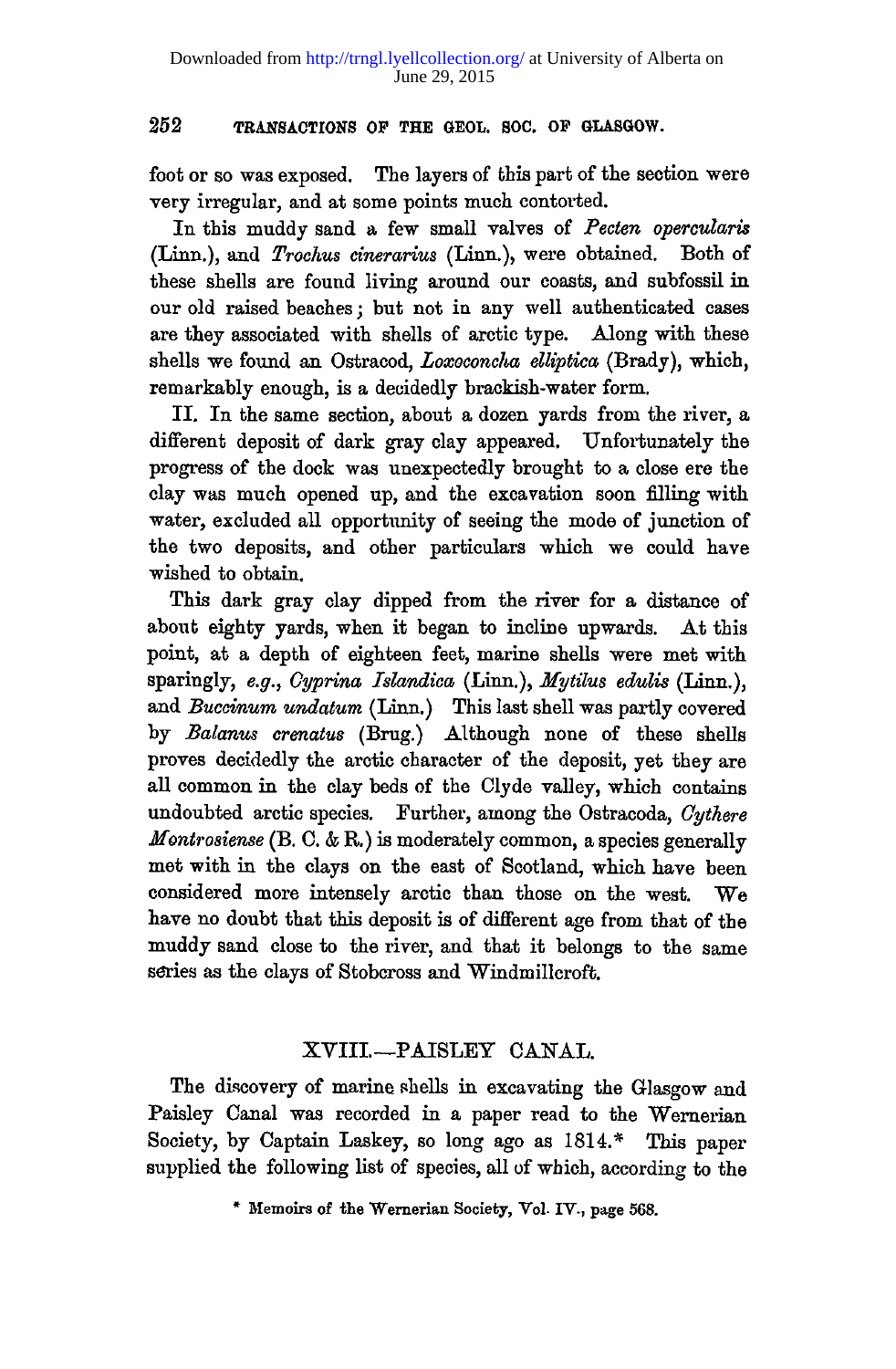author, still inhabit the Frith of Clyde, but only below Dumbarton, where the water is constantly salt: $-$ 

*Turbo littoreus = Littorina littorea,* **(Linn.)**  *,, rudis = ,, rudis,* **(Maton.)**  *teretra = Turritella terebra* **(Linn.)**   $\ddot{\phantom{a}}$ *Area minuta = Leda minuta* **(Mill.)**  *nuculus = Nucula nucleus* **(Linn.)**  *Patellapellucida = Helcion pellucidum* **(Linn.)**   $$ *Buccinum lapillus = Purpura lapillus* **(Linn.)**  *Mytilus edulis. Pecten opercularis. Venus Islandica = Oyprina Islandica* **(Linn.)**  *Venus striata = Venus gallina* **(Linn.) ?**  *Venus literata = Tapes pallustra* **(Montagua.)**  *Balanus communis = B. balanoides. Buccinum undalum. Anomia ephippium. Tellina plana = ? calcarea,* **or** *Scrobicularia peperato. ? Oardium echinatum. Natica litteralis. " glaucina = Natica Alderi ? Mya truncata. Trochus crassus = T. lineatus* **(Da Costa.)** 

We are indebted for correction of the synonymy to Mr. Jeffreys, who says " that it is impossible to do more than guess at what is meant by *Venus striata, Tellina plana, Venus literata, Balanus communis,* and *Natica glaucina*."

The whole list is a puzzle, and it needs unusual faith in the author to believe that there is not some mistake. The group of shells is different from any thing we have in the clay beds in the west of Scotland; *Turritella terebra, Patella vulgata, Natica Alderi,*  and *Trochus lineatus* are shells that we never find associated in any of our glacial deposits.

They would agree with those of our raised beaches, and were we quite satisfied that his *Tellina plana* was the *Tellina calcarea* of Chemnitz, we could not help suspecting that it was an interloper.

Some shells were recently found in cutting a drain on the north bank of the Canal, near Rowan Bridge, about two miles west of Glasgow, but we regret that we had no opportunity of procuring specimens to enable us to speak with any certanity of the character of the group.

An unexpected piece of evidence, however, has lately been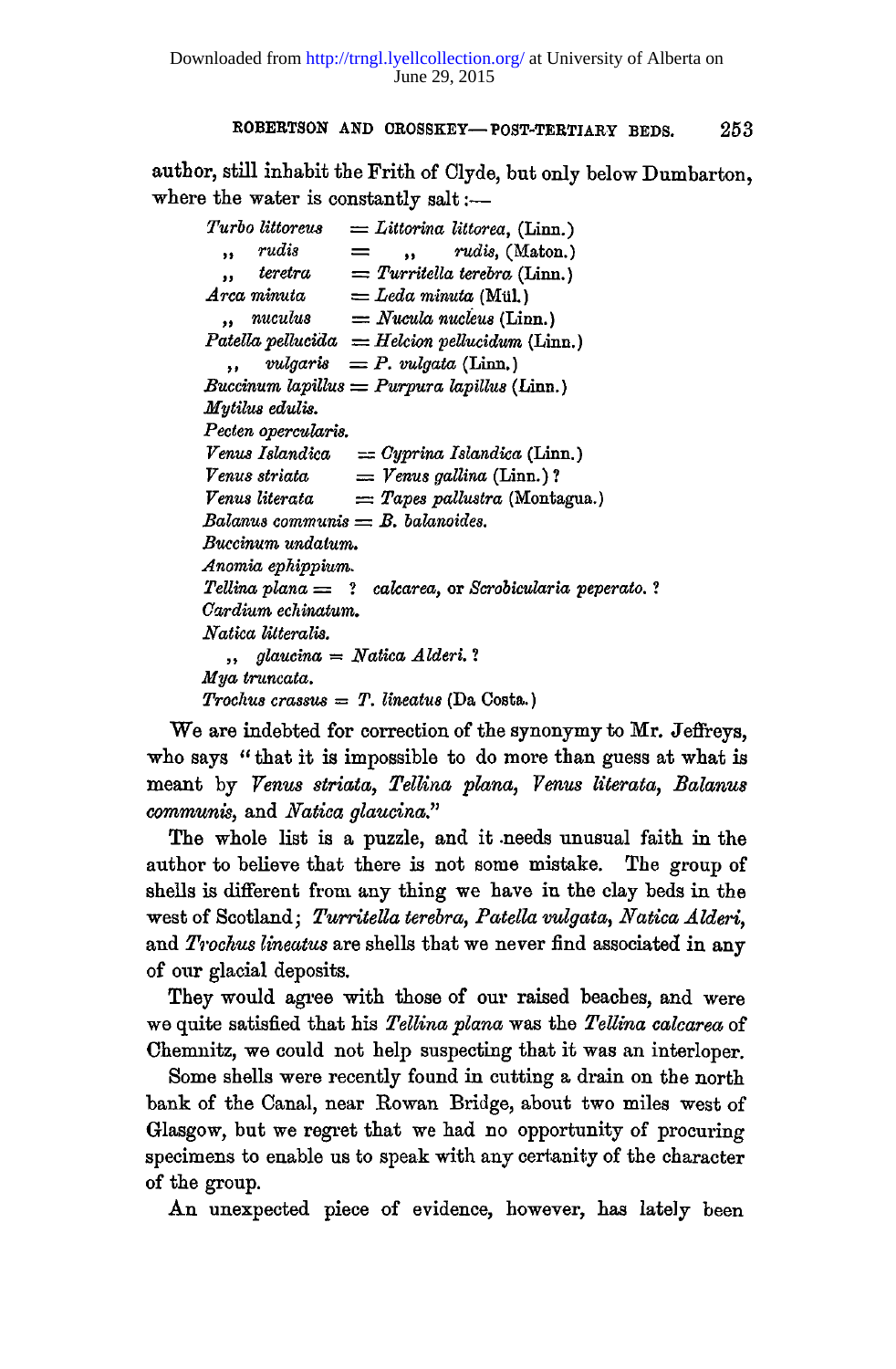afforded us on the subject. In the fine collection of minerals, &c., of the late Mr. Brown, of Langfine, presented to the Hunterian Museum, there are a few post-tertiary shells labelled " Glasgow and Paisley Canal, about one-half mile from Glasgow." This group is quite different from Laskey's list, and similar to the other glacial deposits of the Clyde district.

The species which we have identified are as follows :-

**CONCHIFERA.** 

| Anomia ephippium, Linn.<br>Mytilus edulis, Linn.      | Rare; fry.<br>Crushed, with indurated clay hold-<br>ing the valves together. |  |  |  |  |  |
|-------------------------------------------------------|------------------------------------------------------------------------------|--|--|--|--|--|
| ——— modiolus, Linn.                                   |                                                                              |  |  |  |  |  |
| Nucula.                                               |                                                                              |  |  |  |  |  |
| Leda pernula, Müll.                                   | Moderately, in good condition.                                               |  |  |  |  |  |
| Leda pygmæa, Münster.                                 |                                                                              |  |  |  |  |  |
| Cyprina Islandica, Linn.                              | In good condition.                                                           |  |  |  |  |  |
| Tellina calcarea, Chemn.                              |                                                                              |  |  |  |  |  |
| Mya truncata, Linn.                                   | Fry and large.                                                               |  |  |  |  |  |
| Saxicava rugosa, Linn.                                |                                                                              |  |  |  |  |  |
| <b>GASTEROPODA.</b>                                   |                                                                              |  |  |  |  |  |
| Littorina littorea, Linn.                             | Large.                                                                       |  |  |  |  |  |
|                                                       |                                                                              |  |  |  |  |  |
| $\longrightarrow$ rudis, Maton.                       | Rare.                                                                        |  |  |  |  |  |
| Lacuna divaricata.                                    |                                                                              |  |  |  |  |  |
| Trophon truncatus, Ström.                             |                                                                              |  |  |  |  |  |
| Buccinum undatum, Linn.                               |                                                                              |  |  |  |  |  |
| Fusus antiquus.                                       |                                                                              |  |  |  |  |  |
| Natica affinis, Gmelin.                               | Common and large.                                                            |  |  |  |  |  |
| -------- Grænlandica.                                 |                                                                              |  |  |  |  |  |
| CIRRIPEDIA.                                           |                                                                              |  |  |  |  |  |
| Balanus crenatus.                                     |                                                                              |  |  |  |  |  |
| <b>FORAMINIFERA.</b>                                  |                                                                              |  |  |  |  |  |
| Biloculina ringens, Lamk.                             | Rare.                                                                        |  |  |  |  |  |
| Quinqueloculina Gaultieriana, D'Orb.                  | Rare.                                                                        |  |  |  |  |  |
| —— ———— seminulum, Linn.                              | Moderately common.                                                           |  |  |  |  |  |
| $\longrightarrow$ $\longrightarrow$ subrotunda, Mont. | Moderately common.                                                           |  |  |  |  |  |
| Lagena squamosa var. hexagona.                        | Rare.                                                                        |  |  |  |  |  |
| Orbulina universa, ? D'Orb.                           | Rare.                                                                        |  |  |  |  |  |
| Discorbina globularis, D'Orb.                         | Rare.                                                                        |  |  |  |  |  |
| Polystomella striato-punctata, F. & M.                | Moderately common.                                                           |  |  |  |  |  |
| Nonionina depressula, W. & J.                         | Moderately common.                                                           |  |  |  |  |  |
|                                                       | The clay is of a gray colour, and when dry consists of 89 per                |  |  |  |  |  |

cent, fine mud ; 11 per cent, debris of shells, and small gravel, and sand. The shell fragments are mostly the common mussel *(Mytilus edulis)* and *Balani.*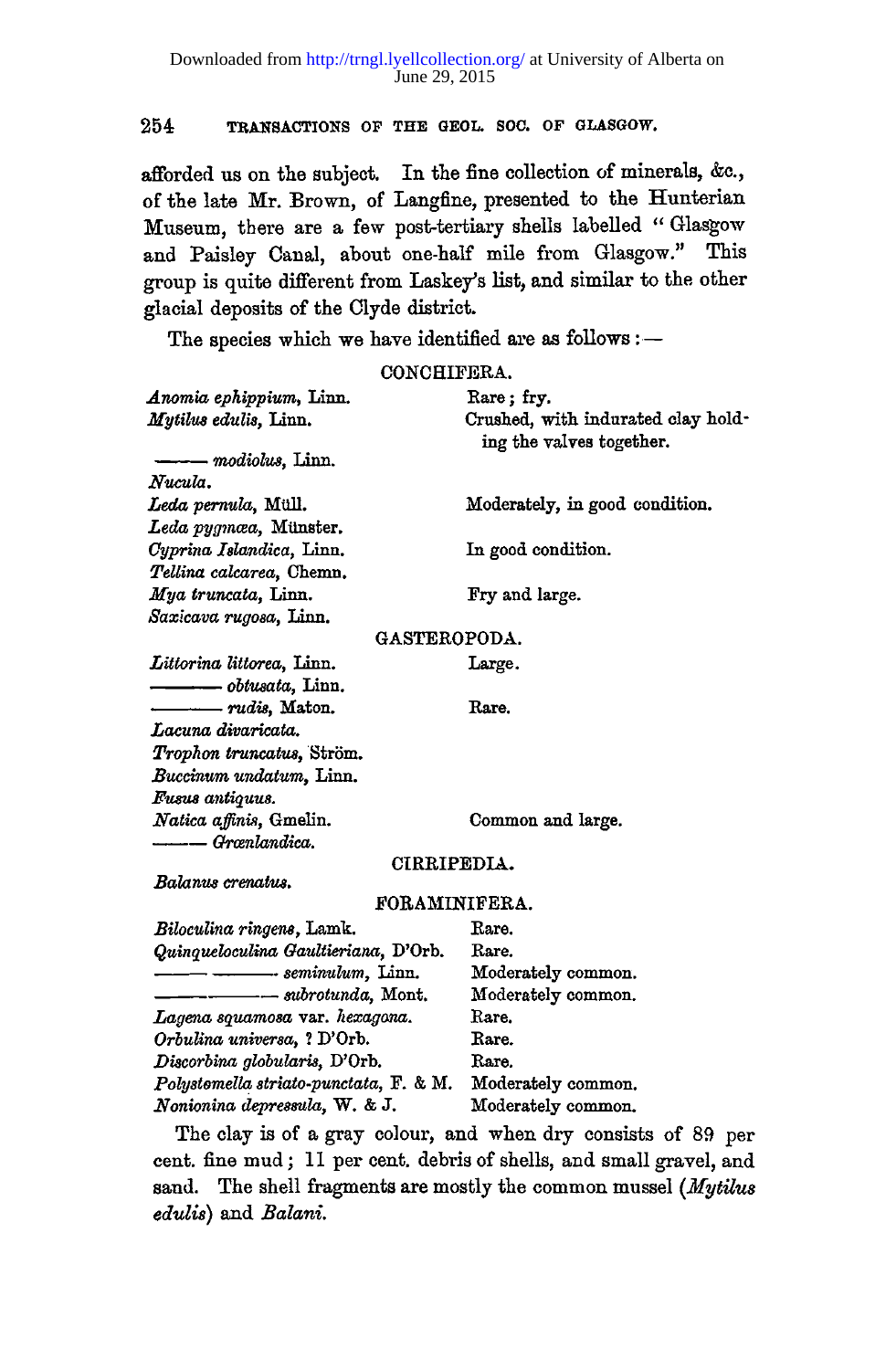# XIX.-DIPPLE TILE-WORKS.

These works are situated about three miles to the east of the town of Girvan, in Ayrshire.\* The deposit is remarkable for the character of its fauna, containing fresh-water, brackish, and marine forms in descending order. These are not mixed pro miscuously together from top to bottom, but are mostly pure marine forms at the bottom, brackish in the middle, and freshwater towards the top. We examined three samples of the clay from these different parts of the section.

 $(A.)$  The uppermost bed, between six and nine feet below the surface, is distinctly laminated, of a brownish colour, and mixed with black specks and streaks, giving the layers a dark, mottled appearance. When they are separated or laid open when dry, masses of fibrous substance are seen embedded in the clay in all directions, which, together with a few seed-like bodies, are doubtless of vegetable origin.

The animal remains at this depth are mostly of fresh-water character, such as a great abundance of the chitonous parts of the families *Daphniadce* and *Lynciedce,* together with various forms of *Cypridce* and others, with more or less tendency to spread out into brackish water, such as *Limnocythere inopinata*, *Laxoconcha tamarindus,* and *Cythere tenera.* Along with these there are a few small fragments of shells, which appear to be of the common mussel ; but at this depth of the section no purely marine forms are seen.

(B.) Under this, at a depth of nine to thirteen feet, the clay is of a uniform gray colour. At this part of the section there are a few fresh-water remains, as *Sphcerium corneum* and *Cypris gibba;*  but the brackish water forms greatly predominate, as *Cytheridea lacustris,* and *Cythere castanea*, the latter being very abundant; while the more decided marine character begins to appear in *Utriculus obtusus* and *Homologyra atomus.* 

(C.) At from thirteen to sixteen feet the fresh-water and brackish organisms have mostly disappeared. The shells here, although few belong to the larger species, are more numerous both in species and individuals than in any of the overlying beds. If we take them in their prevailing order, they are as on next page.

**<sup>\*</sup> We are indebted to Mr. Robert Gray, late Secretary to the Natural History Society of Glasgow, for introducing us to this deposit.**